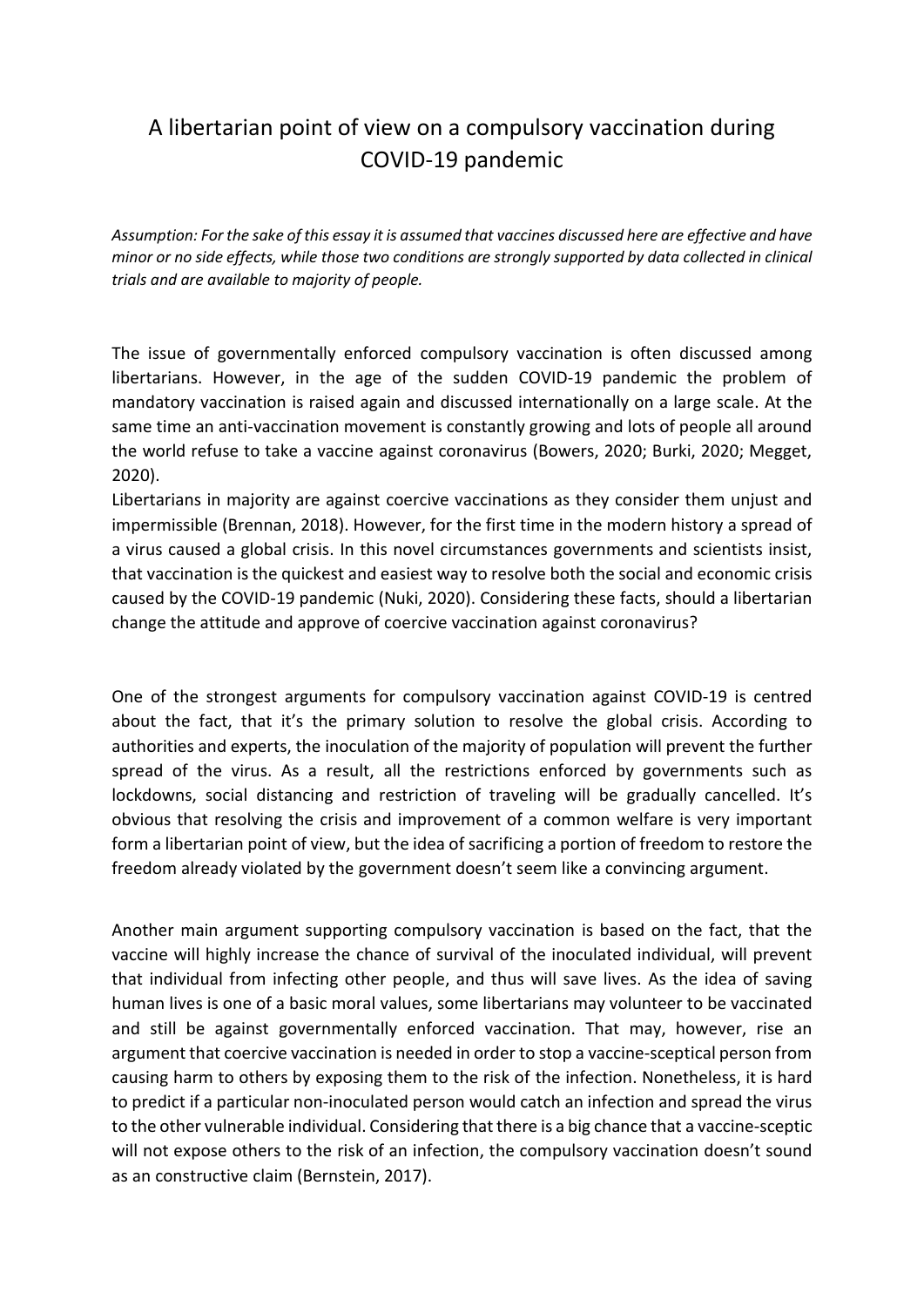The basic arguments against the compulsory vaccination is that it violates basic human rights including the freedom of choice. Libertarians hold that an individual is endowed with strong rights against external interference in her personal and economic decision and actions. Thus, forcing citizens into coercive inoculation by a government is contradictory to this basic libertarian principle.

The other issue related to the enforced vaccination against coronavirus is that they are supposed to be funded by the government from the tax money (despite being called "the free vaccines"). Libertarianism is mainly against an interference of a government with property right of citizens. Thus, purchase of vaccines against coronavirus for all citizens or even highrisk groups using tax money is a typical example of a redistribution of income and wealth, which clearly violates the ownership rights. This incident may be justified by common good and saving lives, however libertarianism clearly criticizes the sacrifice of an individual for the sake of the collective good.

As illustrated above, even in the middle of this new and global pandemic crisis a libertarian can find arguments for and against mandatory vaccination. Generally, the libertarian philosophy holds that not all morally wrong actions may be forcefully prohibited (we have the right to make mistakes). However the philosophy also indicates, that some moral duties are enforceable (for example stopping an individual from purposely spreading a dangerous disease) (Brennan, 2018). In other words, compulsory vaccination in not necessary as long as people are going to take an individual responsibility for their actions and will not expose others to a significant risk.

I personally believe, that it is a violation of our liberty and contradictory to the basic moral principlesto force an individual into vaccination. A person may be persuaded to accept certain vaccines to prevent an imposition of an undue harm upon others. Nonetheless, taking certain preventive measures and a responsibility for our actions can be a solution for the pandemic crisis and at the same time may be more consistent with the libertarian philosophy (Jamrozik et al., 2016).

> Bartlomiej Kaminski btk.kaminski@outlook.com